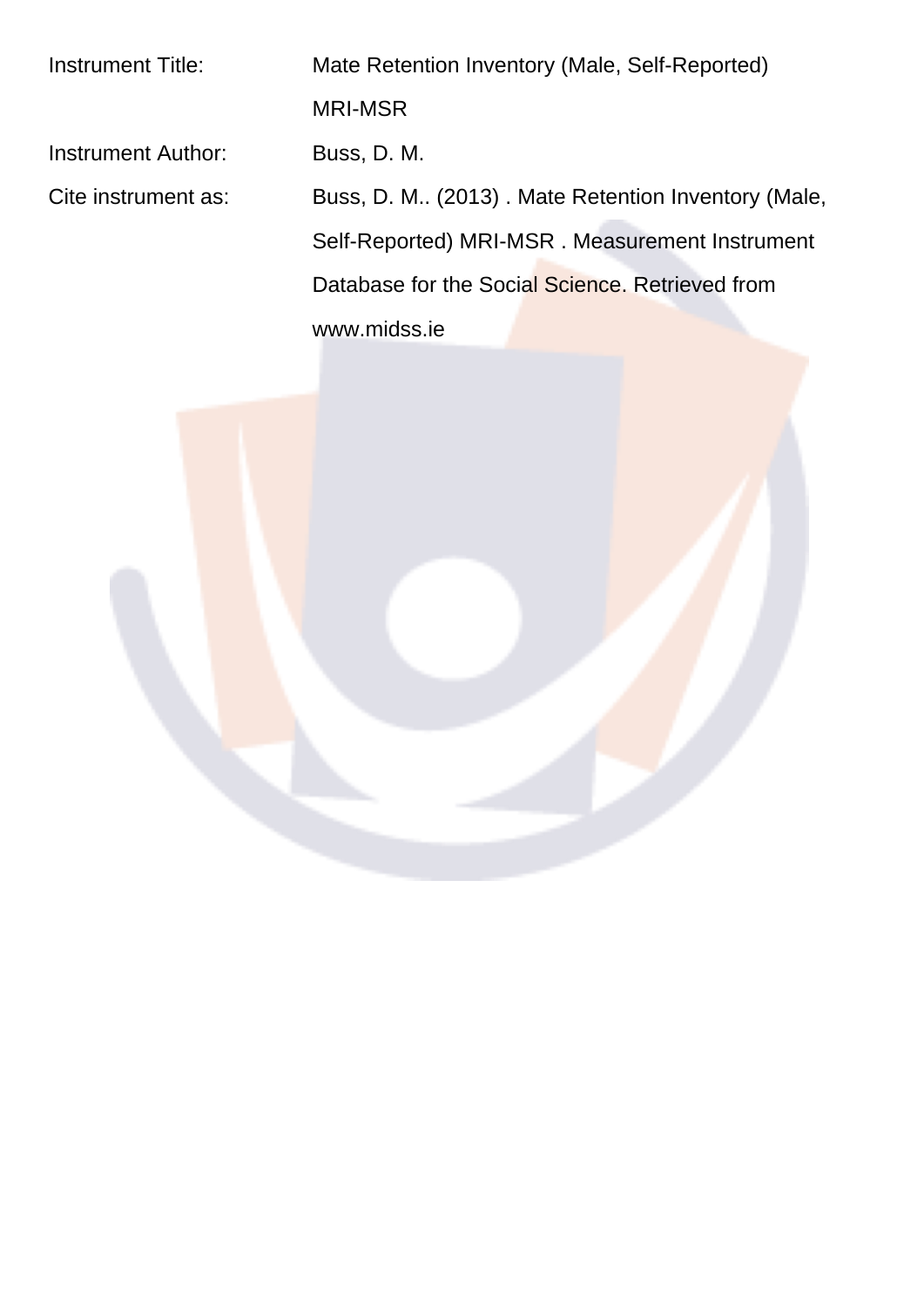## **MRI-MSR**

Instructions: On the following pages are listed a series of acts or behaviors. In this study, we are interested in the acts that people perform in the context of their relationship with their romantic partner. For each act, use the following scale to indicate how frequently you performed the act within the past ONE year:

- $0$  = Never performed this act
- $1 =$ Rarely performed this act
- $2 =$  Sometimes performed this act
- $3 =$  Often performed this act

Please write in the blank to the left of each item the number that best represents how frequently you performed the act within the past ONE year. For example, if you never performed the act within the past one year, write a "0" in the blank to the left of the item.

- 1. Called at unexpected times to see who my partner was with.
- 2. Did not take my partner to a party where other men would be present.
	- 3. Flirted with someone in front of my partner.
	- 4. Spent all my free time with my partner so that she could not meet anyone else.
	- 5. Became angry when my partner flirted too much.
	- 6. Cried when my partner said she might go out with someone else.
- 7. Asked my partner to marry me.
- 8. Cut down the appearance of other men.
- 9. Spent a lot of money on my partner.
- 10. Gave in to my partner's sexual requests.
- 11. Dressed nicely to maintain my partner's interest.
- 12. Told my partner "I love you."
- 13. Told my partner that I would change in order to please her.
- 14. Introduced my partner as my spouse or romantic partner.
- 15. Held my partner's hand when other men were around.
- 16. Asked my partner to wear my jacket.
- 17. Told other men terrible things about my partner so that they wouldn't like her.
- 18. Yelled at a man who looked at my partner.
- 19. Hit a man who made a pass at my partner.
- 20. Called to make sure my partner was where she said she would be.
- 21. Refused to introduce my partner to my same-sex friends.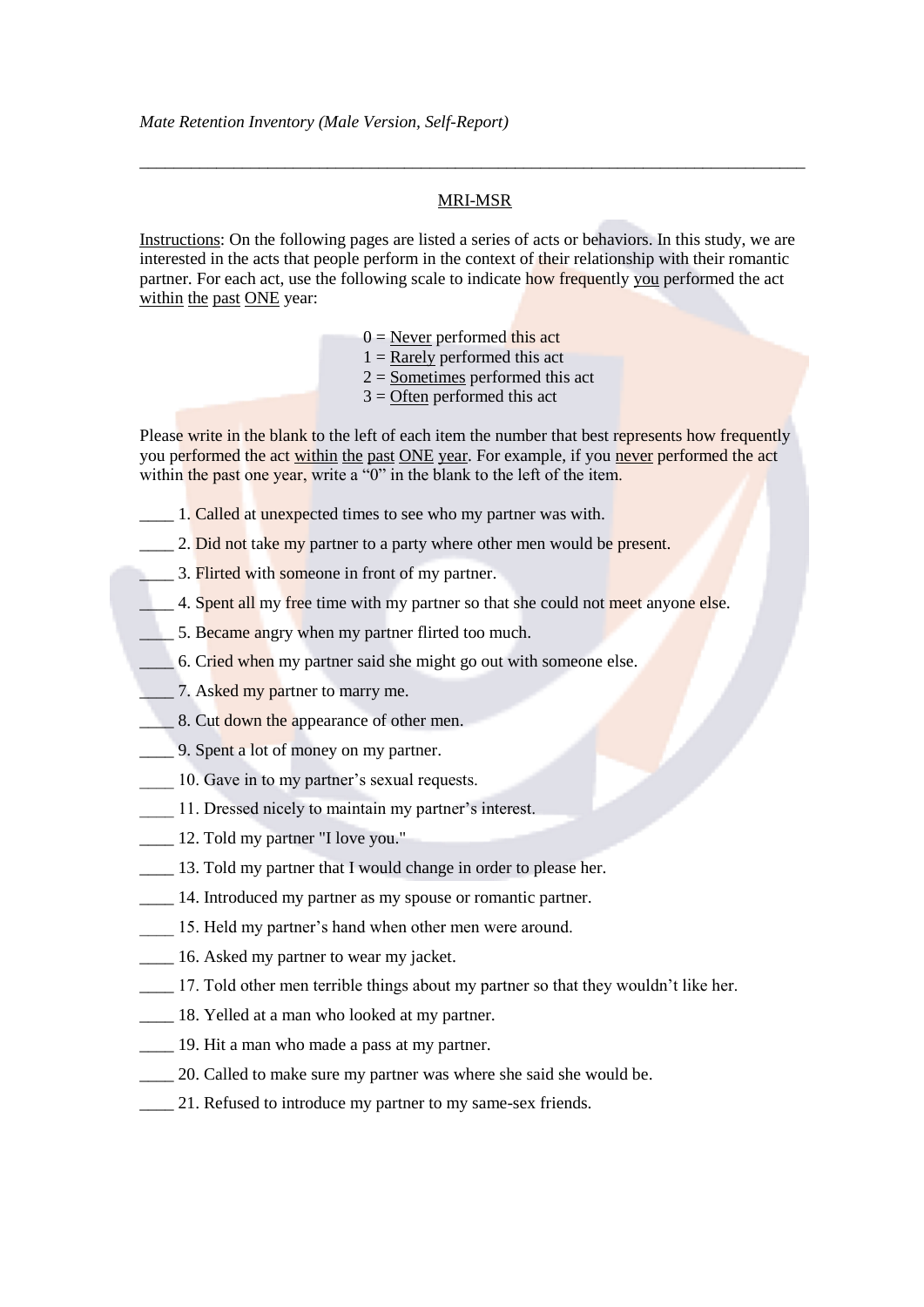- 22. Insisted that my partner stay at home rather than going out.
- 23. Picked a fight with a man who was interested in my partner.
- 24. Made my partner feel guilty about talking to another man.
- 25. Made up my face to look nice.
- 26. Got my partner pregnant so she would stay with me.
- 27. Started a bad rumor about another man.
- 28. Bought my partner an expensive gift.
- 29. Acted sexy to take my partner's mind off other men.
- 30. Wore the latest fashion to enhance my appearance.
- 31. Went out of my way to be kind, nice, and caring.
- 32. Told my same-sex friends how much my partner and I were in love.
- 33. Kissed my partner when other men were around.
- 34. Asked my partner to wear my ring.
- 35. Told other men that my partner was not a nice person.
- 36. Stared coldly at a man who was looking at my partner.
	- 37. Became a "slave" to my partner.
	- 38. Ignored my partner when she started flirting with others.
- 39. Had my friends check up on my partner.
- 40. Went out with another woman to make my partner jealous.
- 41. Bought my partner a bouquet of flowers.
- 42. Cut down the strength of another man.
- 43. Took my partner away from a gathering where other men were around.
- 44. Threatened to hit a man who was making moves on my partner.
- 45. Gave my partner jewelry to signify that she was taken.
- 46. Told other men that my partner was stupid.
- 47. Monopolized my partner's time at a social gathering.
- \_48. Threatened to break-up if my partner ever cheated on me.
- 49. Bragged about my partner to other men.
- 50. Gave in to my partner's every wish.
- 51. Got my friends to beat up someone who was interested in my partner.
- 52. Held my partner closer when another man walked into the room.
- 53. Snooped through my partner's personal belongings.
- 54. Pointed out to my partner the flaws of another man.
- \_\_\_\_\_ 55. Performed sexual favors to keep my partner around.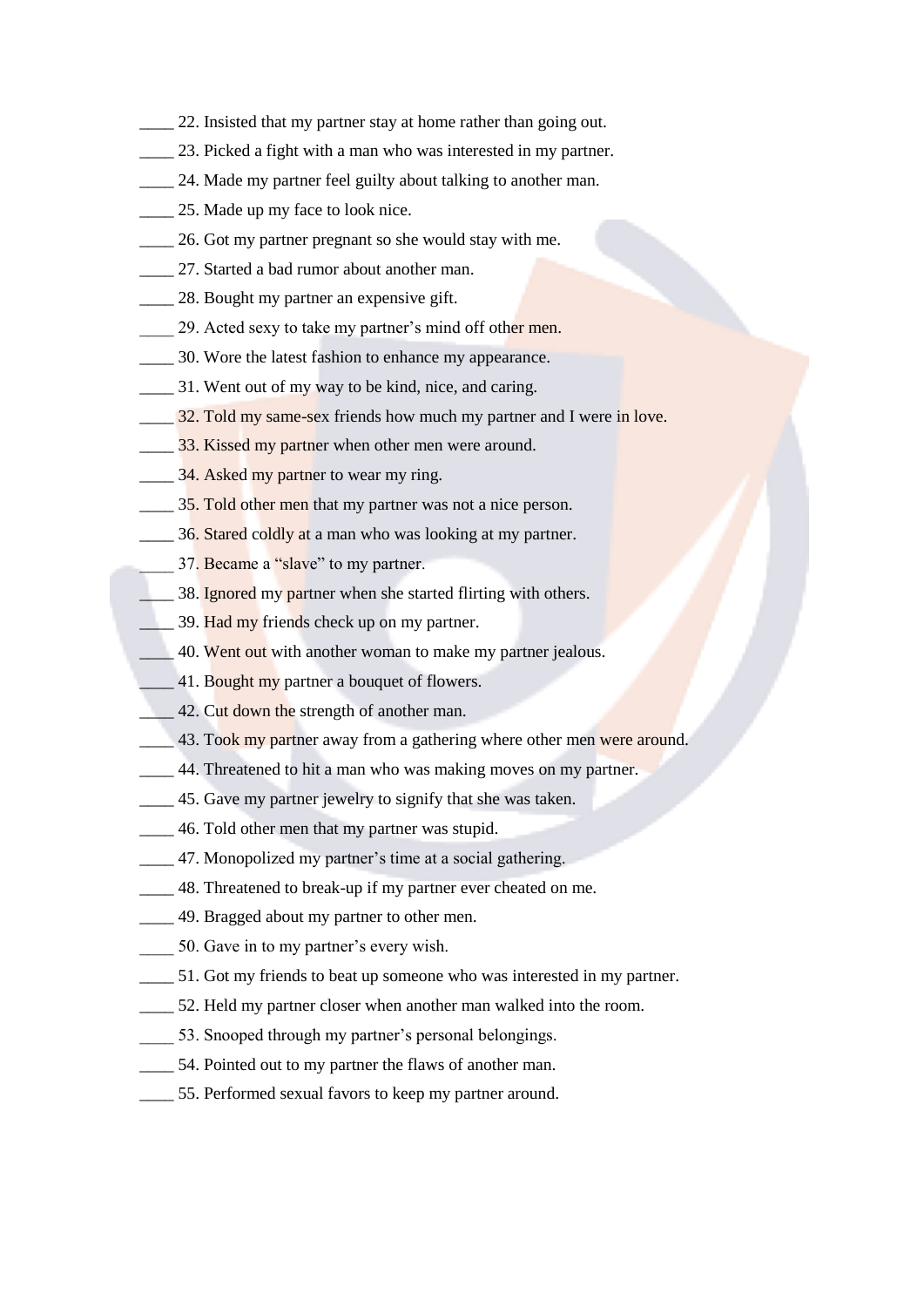- 56. Wore my partner's clothes in front of others.
- 57. Told other men that my partner might have a sexually transmitted disease.
- 58. Complimented my partner on her appearance.
- 59. Questioned my partner about what she did when we were apart.
- \_\_\_ 60. Told my partner that we needed a total commitment to each other.
- \_\_\_\_\_\_ 61. Took my partner out to a nice restaurant.
- 62. Mentioned to other men that my partner was taken.
- 63. Told my partner that the other person she is interested in has slept with nearly everyone.
- 64. Dropped by unexpectedly to see what my partner was doing.
- 65. Yelled at my partner after she showed interest in another man.
- 66. Told my partner that I was dependent on my partner.
- 67. Made sure that I looked nice for my partner.
- 68. Gave a man a dirty look when he looked at my partner.
- 69. Pretended to be mad so that my partner would feel guilty.
- 70. At a party, did not let my partner out of my sight.
- 71. Hit my partner when I caught her flirting with someone else.
	- 72. Went along with everything my partner said.
- 73. Told other men to stay away from my partner.
- 74. Bought my partner some jewelry (for example, ring, necklace).
- 75. Told my partner I would "die" if she ever left me.
	- 76. Read my partner's personal mail.
- 77. Insisted that my partner spend all her free time with me.
- \_\_\_\_\_\_ 78. Cried in order to keep my partner with me.
- 79. Told my partner that another man was stupid.
- 80. Was helpful when my partner really needed it.
- 81. Vandalized the property of a man who made a pass at my partner.
- \_82. Said that I would never talk to my partner again if I saw her with someone else.
- 83. Had a physical relationship with my partner to deepen our bond.
- 84. Put my arm around my partner in front of others.
- 85. Threatened to harm myself if my partner ever left me.
- \_\_\_\_\_\_ 86. Displayed greater affection for my partner.
- \_\_\_\_\_ 87. Confronted someone who had made a pass at my partner.
- 88. Told others the intimate things we had done together.
- \_\_\_\_\_\_ 89. Stayed close to my partner while we were at a party.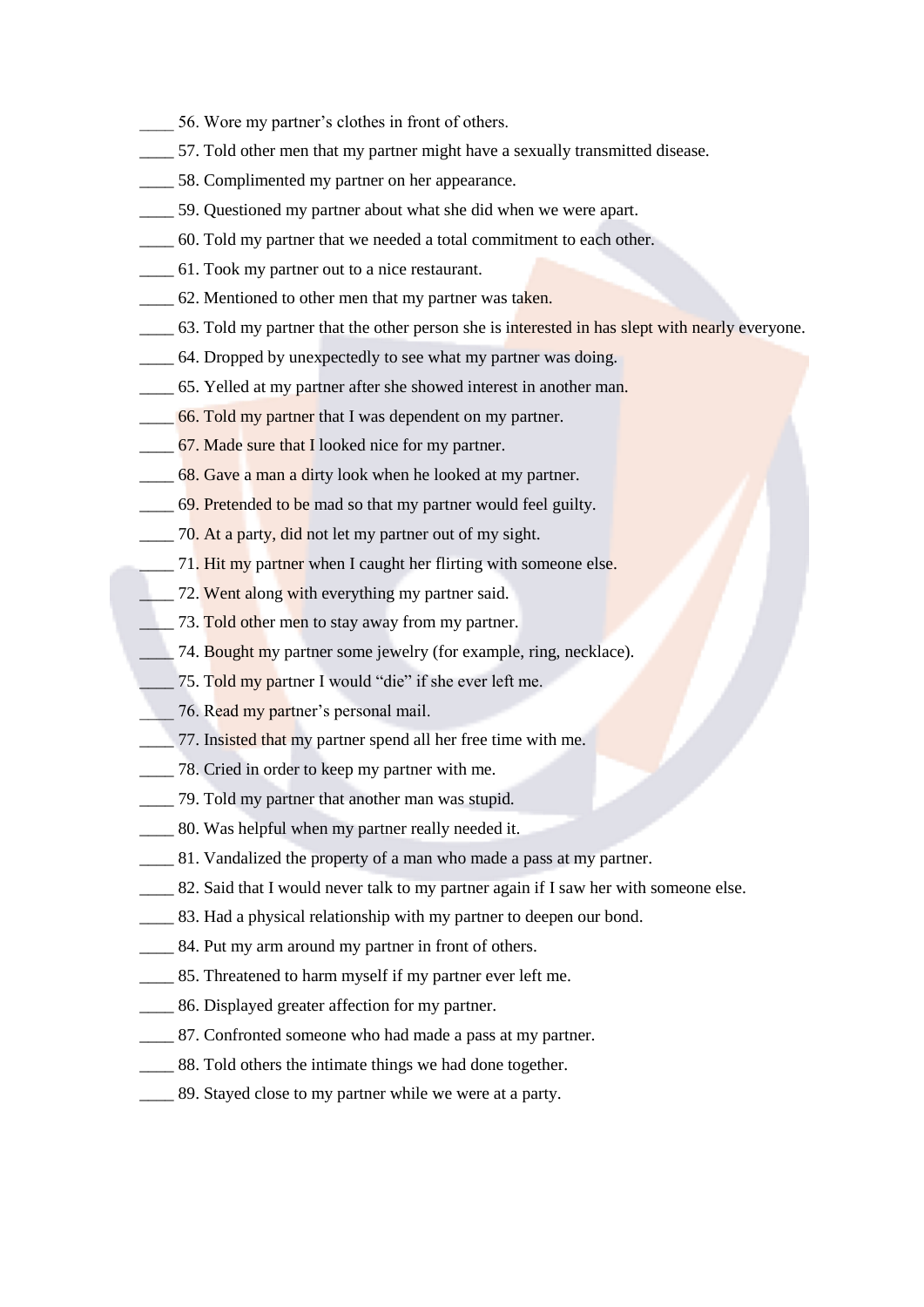- 90. Talked to another woman at a party to make my partner jealous.
- 91. Bought my partner a small gift.
- 92. Told others my partner was a pain.
- 93. Sat next to my partner when others were around.
- 94. Made myself "extra attractive" for my partner.
- 95. Told my partner that another man was out to use her.
- 96. Did not let my partner talk to other men.
- \_\_\_\_\_\_ 97. Gave in to sexual pressure to keep my partner.
- 98. Hung up a picture of my partner so others would know she was taken.
- 99. Became jealous when my partner went out without me.
- 100. Slapped a man who made a pass at my partner.
- 101. Pleaded that I could not live without my partner.
- 102. Would not let my partner go out without me.
- 103. Acted against my will to let my partner have her way.
- 104. Showed interest in another woman to make my partner angry.

Thank you very much.

The above instrument was developed by David M. Buss, and first published in:

- Buss, D. M. (1988). From vigilance to violence: Tactics of mate retention in American undergraduates. Ethology and Sociobiology, 9, 291-317.
- Buss, D.M., & Shackelford, T.K. (1997). From vigilance to violence: Mate retention tactics in married couples. Journal of Personality and Social Psychology, 72, 346-361.

For additional psychometric evidence on the inventory, see:

Shackelford, T.K., Goetz, A.T., & Buss, D.M. (2005). Mate retention and marriage: Further evidence of the reliability of the Mate Retention Inventory. Personality and Individual Differences, 39, 415-426.

Note. The instrument can be modified to the female form by changing the relevant pronouns. For example, the item "I yelled at the man who made a pass at my partner" could be changed to "I velled at the woman who made a pass at my partner." The instrument can also be modified to be used in third-person reports (e.g., "He yelled a the